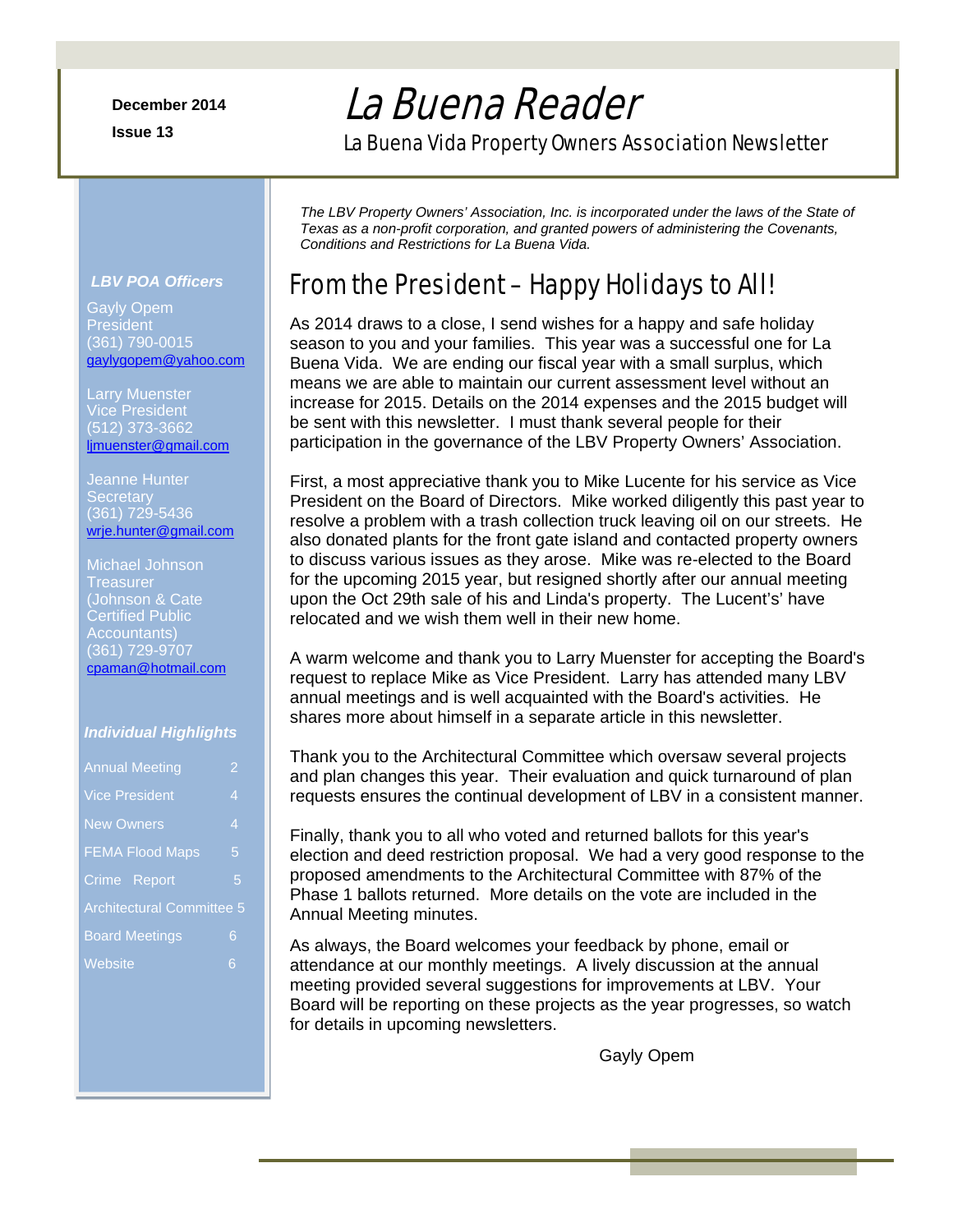#### *Architectural Committee*

#### *Chair*

*Randy Hunter (361) 205-3887 rockport.randy@gmail.com*

#### *Members*

*David Becker (361) 884-3613 dkbecker1137@sbcglobal.net*

*Byron Fields (361) 883-4721 Byron.Fields@att.net*

*Michael Zotzky (832) 656-4123 michaelzotzky@gmail.com* 

*Robert Opem (361) 790-0015 robertaopem@yahoo.com*

### Minutes of the Annual Meeting

The annual meeting of the Members of LBV Property Owners' Association, Inc. (the "Association") was held at the home of Fronia and Michael Scharck, 22 La Buena Vida Drive at 2:00 p.m. on October 25, 2014. The following Members were present in person: Directors: Gayly Opem, Michael Lucente, and Jeanne Hunter

Owners: Randy Hunter, Robert Opem, Larry and Marlene Muenster, Michael and Fronia Scharck, Bob and Kari Hardesty, Allen and Donna Samuels, and Larry and Caroline Walker

In addition, Michael Johnson of Johnson & Cate attended. Aransas County Extension Agent for Texas A&M University Ginger Easton-Smith was an invited guest and attended.

Gayly Opem, President, served as chairman and welcomed everyone to the meeting. Ginger Easton-Smith discussed water conservation and plant selection for our area. Ginger stated that irrigation accounts for approximately 35% of all water usage, with approximately 50 % wasted. Ginger went on to show slides of several beautiful plants that would do well in our area, should we decide to convert some of the acres of grass within La Buena Vida to more drought tolerant, less high maintenance areas. Ginger provided every owner with a beautiful color brochure "In Our Coastal Gardens", listing native and adapted plants for the Coastal Bend.

The minutes of the 2013 Annual Meeting were approved as submitted.

Michael Johnson presented the Treasurer's Report as of September 30, 2014: Cash in Bank \$85,885.42 Accounts Receivable  $$1.640.00$ Prepaid Insurance and expenses \$ 530.24 Total Assets \$88,055.66

 Total Liabilities & Deferred Income \$17,820.91 Association Equity **\$70,234.75** Total Liabilities & Association Equity \$88,055.66



*(Front entrance. Photo courtesy of Jeanne Hunter )* 

Jeanne Hunter reviewed the itemized revenue and expenses for fiscal year 2014 and discussed the 2015 budget as approved by the Board. The budget does reflect annual fees of \$1500 per lot. In addition, the Marina Assessment for the twelve privately owned slips remains at \$200 per slip. The year end 2014 expenses are projected to be less than revenue by more than \$9,000, primarily because reduced water usage and rain throughout the year.

Allen Samuels stated that many of the palm trees that the developers originally planted had failed over time, and requested that these trees be replaced. Gayly reminded the owners that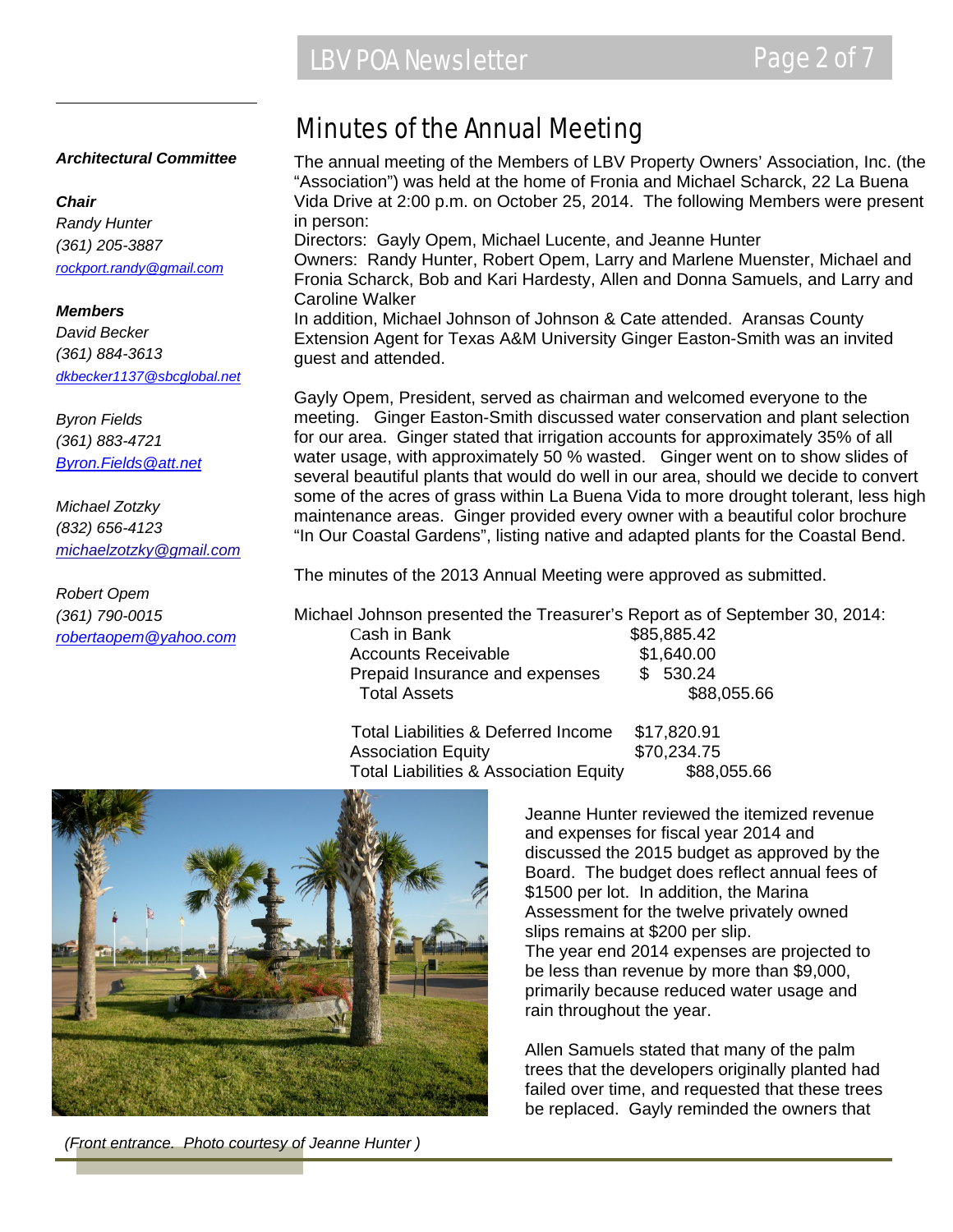## Annual Meeting Minutes (continued)

most of the failed trees were Queen Palms and the Board has decided not to re-plant Queen Palms because they tend to fail in the open areas due to the constant wind. Several owners express an interest in the presentation by Ginger, and recommended gradually removing some grass areas and planting drought tolerant plants. Robert Opem proposed that the Board should take the remaining unspent 2014 Island Planting Project money (Approx \$2,000) plus an additional \$4,000 and increase the 2015 Budget for Plants by \$6,000. The total amount would be \$7,000 for plants in 2015. This motion was seconded and approved by all in attendance. The Board will revise the 2015 budget.

Randy Hunter reviewed the maintenance work that has been completed this year. One of the main areas of focus continues to be the 10+ year old sprinkler system with approximately 800 heads. Randy stated that the system is completely mapped, and Stage 2 Restrictions are being adhered to, with once a week watering on Thursday. When the system runs, it is on for approximately 9 hours, and costs more than \$500 each full cycle, but is turned off whenever we get rain. Finding maintenance workers continues to be an issue, as many workers have left the area in search of work in the oil fields. Randy Hunter stated that he serves on the Aransas County Storm Water and Drainage Board representing the City of Aransas Pass, and no projects are under review or pending that impact our area. A drainage project between LBV Phase II and The Islands of Rockport was approved, and it has been completed.



*Marina slips for lease. Photo courtesy of Jeanne Hunter* 

#### **Election Results:**

**Directors:** 47 property owners eligible to vote with 36 ballots submitted absentee or in person

36 votes for election of Officers

or 76.6% of all eligible owners

The following individuals were elected as Directors of the Association:

Gayly Opem, Michael Lucente and Jeanne Hunter.

**Restriction Changes to Article 5.1 and 5.3:** (Membership and Term of the Architectural Committee)

**Phase I** – 44 property owners eligible to vote with 37 ballots submitted absentee or in person

2 were not counted due to voting inconsistency

33 votes In Favor and 2 votes Against

 Approved by 75% of the total eligible owners The proposed changes to Article 5.1 and 5.3 were approved for Phase I

**Phase III** - 3 property owners eligible to vote with 1 ballot submitted absentee or in person

1 vote In Favor

 Approved by 33.3% of the eligible owners The proposed changes to Article 5.1 and 5.3 were NOT approved for Phase III

The Directors thanked everyone for voting and being involved. Michael Lucente stated that he did place his name on the ballot for reelection, but his house is now under contract, and is expected to sell shortly. Michael will resign from office once he is no longer a member of the POA. Per Article 4.3 of the Bylaws, his successor shall be selected by the remaining members of the Board and shall serve for the unexpired term.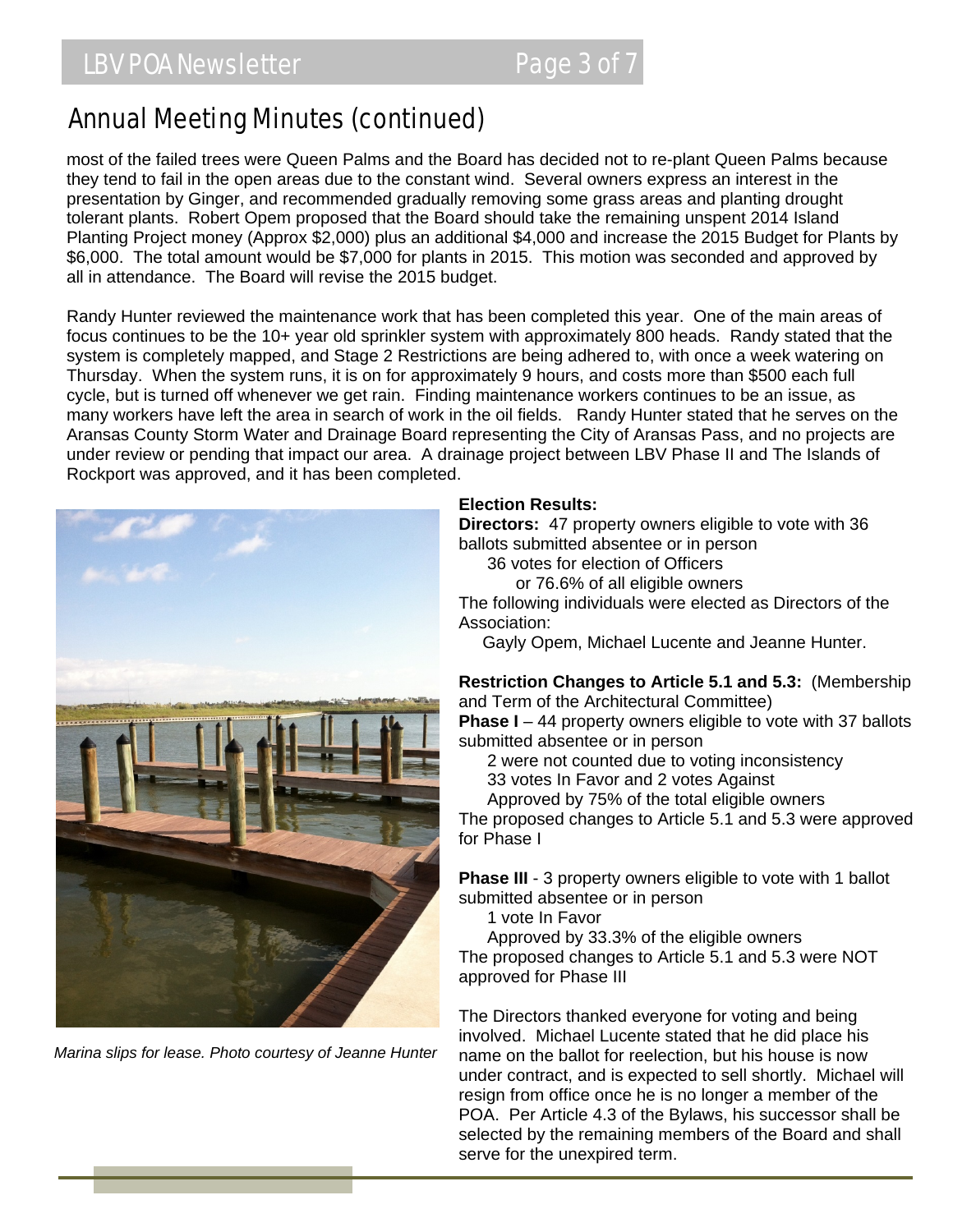## Annual Meeting Minutes (continued)

Gayly and Jeanne provided an update on recent legal activity. The Board worked with a local attorney to record the Bylaws as a true and correct copy of the association's records (Aransas County Recorded File #337899). The attorney has recommended a Legislative Amendment to the Bylaws to fully comply with recent changes in Texas law. This document has been completed by the attorney and is pending review by the Board. In addition, the Board adopted Golf Cart Rules for La Buena Vida in 2014 (Aransas County Recorded File # 337900). The Board has completed a draft of a new Parking Rule for the association which has been reviewed and approved by the attorney. The Board will review this rule at the next meeting. Copies of all recent recorded documents were made available to all owners attending the meeting, and are posted on the website (www.lbvpoa.com).

New Business / Comments from Owners: Larry Walker asked if the association had any new information about changes to the flood maps for Aransas County. Jeanne stated she is aware of a meeting in early November, hosted by FEMA to review proposed changes. As information is made available, the Board will continue to include this type of information in the newsletter.

With no other items to be discussed, the meeting adjourned at 4:15 PM. Owners were invited to continue to visit, and enjoy refreshments provided by Fronia and Michael Scharck.

*(Note: Financial data, including the October 2014 Johnson & Cate report, and the approved budget will be*  included in the email with this newsletter. This confidential data is not included in the newsletter, or posted to the *website.)* 

## Meet the New Vice President – Larry Muenster



Larry was born and raised on the Texas coast, less than 45 miles from Rockport. After graduating from the University of Houston in 1976 with a degree in Electrical Engineering, he started his career in the semiconductor industry, working for several companies, including Texas Instruments, Motorola, and General Electric. Larry is currently the Director of Engineering with Cirrus Logic in Austin, TX. Larry and his wife Marlene have three grown children. Larry plans to retire in October 2015, and he and Marlene are looking forward to building their retirement home in La Buena Vida.

## NEW Owners - WELCOME to La Buena Vida

Please welcome our new owners:

- Lindon and Cheryl Frazer are the new owners of the beautiful home at 14 La Buena Vida (Lots 33 and 34). Lindon and Cheryl are moving in, and are making plans to enjoy the home. Plans for an outdoor kitchen and pool were approved, and work has already begun.
- Blake and Brent Hoskins are the new owners of Lot 5, undeveloped at this time.

Welcome to all new owners ….we look forward to meeting you soon.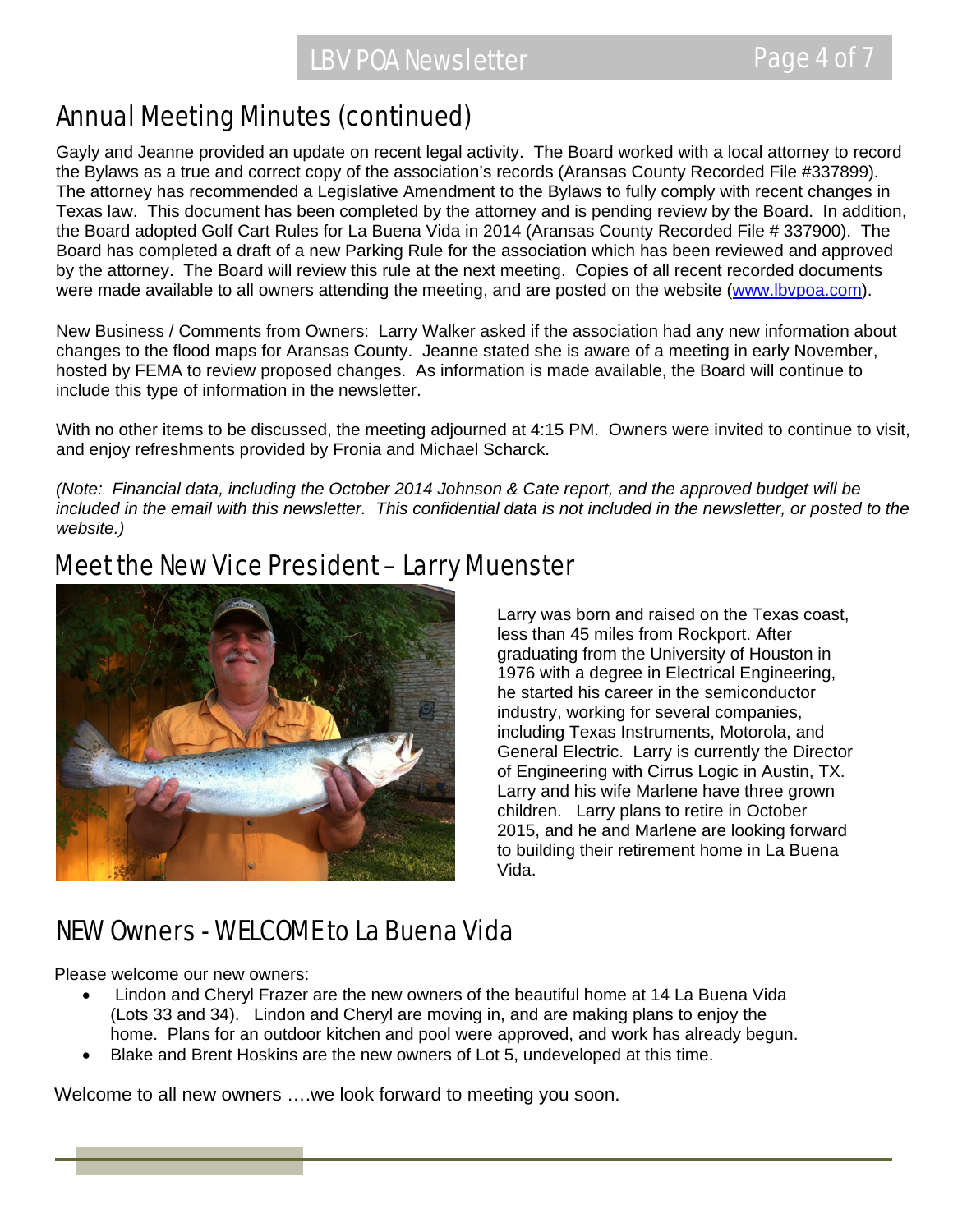Plood insulative Rate Maps (PIRMS) depicting the current flood fisks for Aransas and Safi Patricio<br>Counties. A Flood Risk Open House was held on November 6<sup>th</sup> to allow residents and business **Proliminary Flood Mans for Aransas County**<br>The Federal Emergency Management Agency (FEMA) is reaching an important milestone in its most comprehensive effort to restudy the Texas coastal counties' current flood hazard areas. After using the most current data and latest modeling and digital mapping technologies, FEMA created new preliminary Flood Insurance Rate Maps (FIRMs) depicting the current flood risks for Aransas and San Patricio owners to view the new preliminary flood maps and determine if and how their flood risk has changed. Robert Opem attended this meeting, and provided the following information on how to access the maps. Go to http://maps.riskmap6.com ~Region 6 Flood Information Portal~

Select **TEXAS** and **Aransas County** and click the **GO** box. The site will open with a dialogue box. This box states that the information is not final and not intended for insurance rates, etc….. Click the **I Agree** box

In the search box on the left of the screen, click on **Firm Panel #**

Select 4**8007C0350F** from the pull down menu. Click the **GO** box. This will open our area. You can zoom in to see how the lines are drawn.

The map legend indicates the following:

- X Zone Red diagonal lines
- A Zone Blue areas
- V Zone Green diagonal lines
- Undetermined Orange

This information is preliminary and subject to change. It appears the maps do show changes for our area. Log on and review the preliminary maps. At this time, we do not know when the maps will be effective, and if additional changes are expected. When more information is made available, we will let you know.

Owners should consult with their insurance agent about the possible changes.

### Crime Activity in the Area

City by the Sea has recently experienced criminal activity. Recent activity includes an attempted break- in, a copper theft and someone driving into a garage door. The attempted break-in occurred in the middle of the night. The barking dog plus the home alarm sent the would be robbers running. The damaged garage door and the copper stripped out of an outdoor icemaker were discovered once residents were informed of the attempted break-in. The sheriff has agreed to increase the presence in the neighborhood. Our locked front gate at night does provide some protection, but please remember to keep your belongings secure. Thefts in our area historically come by way of the waterways. If you see something that does not look right, check with the owner or call 911 for the Aransas County Sheriff. You can also call our constable Doc Thomas, at (361) 463-1789. Please keep his phone number in a readily assessable location near your phone.

### Architectural Committee

As reported in the Minutes of the Annual Meeting, the proposed changes to the Restrictions related to membership in the Architectural Committee were approved by 75% of the members. Membership in this important committee will now be appointed by the Board of Directors and shall be comprised of up to five property owners. The Board of Directors voted to add two additional members to the Architectural Committee, effective immediately. Please welcome the new members, Michael Zotzky and Robert Opem. They will be a great asset to the committee. The purpose of the committee is to insure all proposed construction is fully reviewed, and is in compliance with all building rules and guidelines.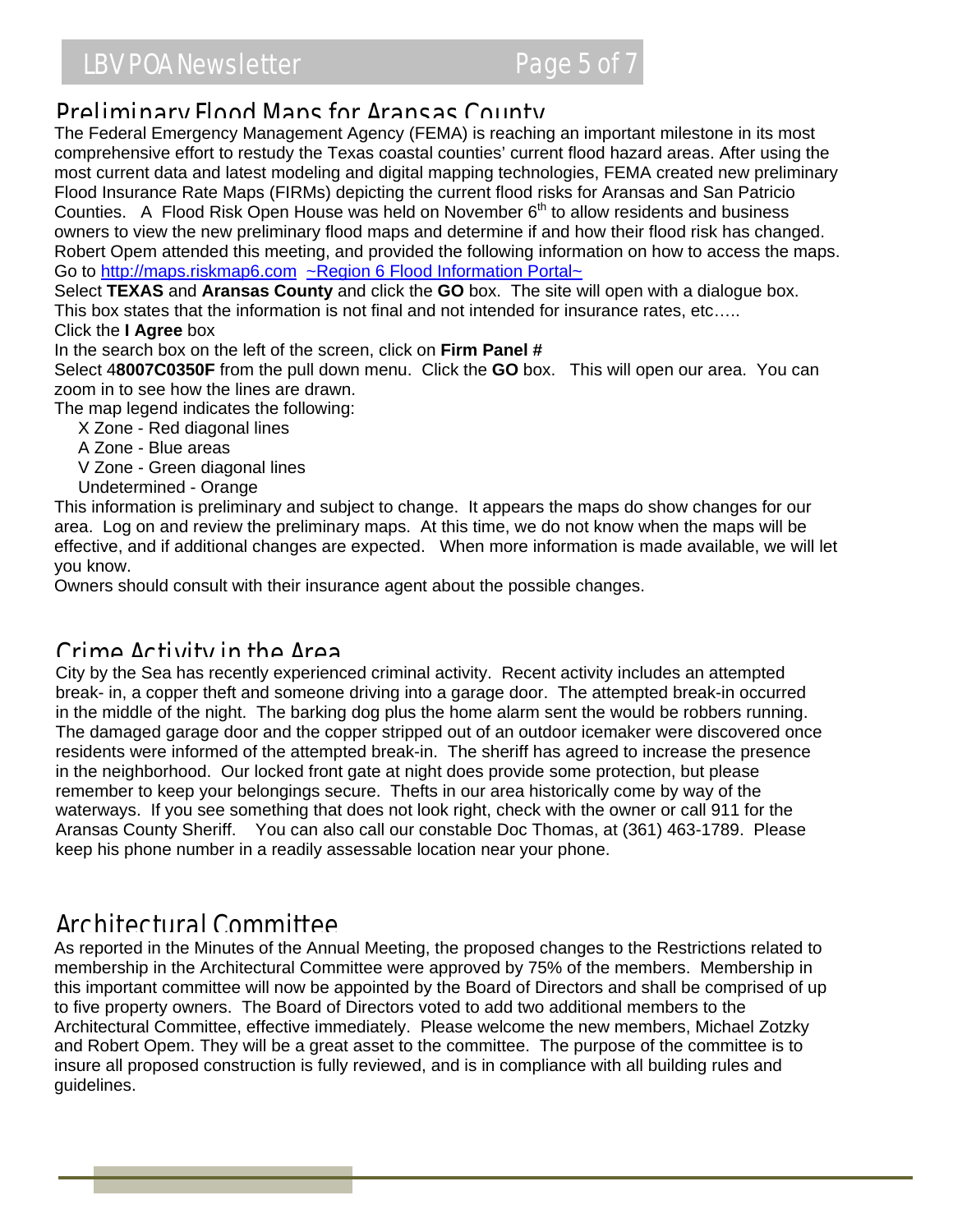

About Our Organization…

### La Buena Vida Property Owners Association, Inc

c/o Johnson & Cate Certified Public Accountants 2602 Hwy 35 N Rockport, TX 78382

> PHONE: (361) 729-9707

> FAX: (361) 729-9729

E-MAIL: cpaman@hotmail.com

We're on the Web! *See us at:*  **www.lbvpoa.com** 

## Board of Director Meetings

The Association Board meets on the second Tuesday of each month. All meetings are open to property owners of La Buena Vida, with the occasional exception of executive sessions. The meetings typically start at 4:00 pm, but specific date and time is subject to change - especially as each of us also deal with business travel. So please contact Jeanne Hunter in advance if you with to attend a Board meeting.

## Website Update

Just a reminder that all of the "official" La Buena Vida documents – such as bylaws, restrictions, rules and policies – as well as the newsletters, are posted on the LBV website at www.lbvpoa.com. If there are any other items you would like to see included on the website – or even better yet, have pictures for us that are relevant – please contact one of the Officers.